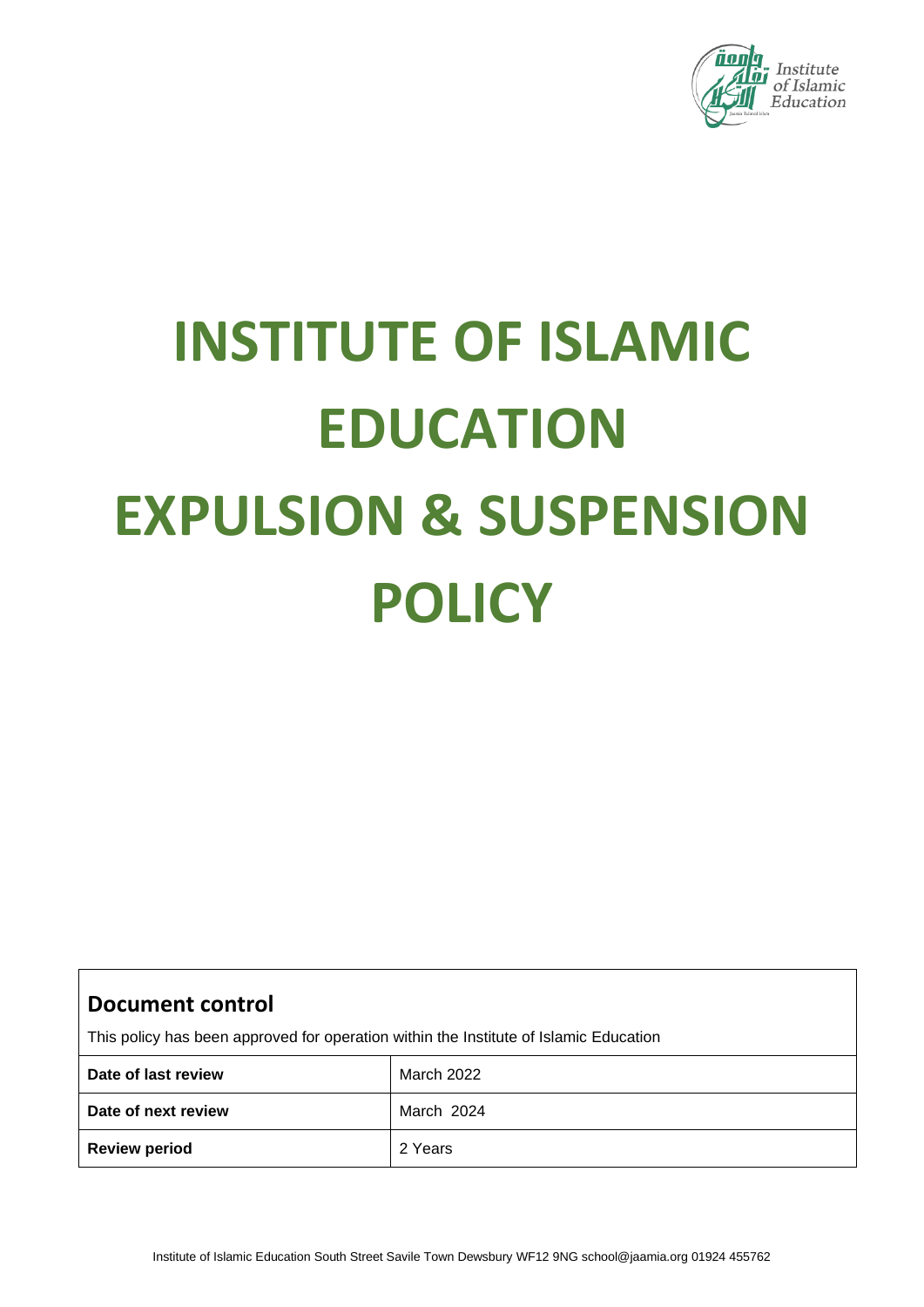# **Contents**

|    | 1. Statutory Guidance                                       | 3              |
|----|-------------------------------------------------------------|----------------|
| 2. | <b>Supporting Documents</b>                                 | 3              |
| 3. | Introduction                                                | 3              |
| 4. | Misconduct                                                  | 3              |
| 5. | Equality                                                    | $\overline{4}$ |
| 6. | <b>Other Circumstances</b>                                  | $\overline{4}$ |
| 7. | <b>Suspension Procedure</b>                                 | 4              |
|    | 8. Expulsion Procedure                                      | 8              |
|    | 9. Stage 1                                                  | 8              |
|    | 10. Stage 2                                                 | 9              |
|    | 11. Stage 3                                                 | 9              |
|    | 12. Investigation Procedure                                 | 10             |
|    | 13. Students with Special Educational Needs or Disability   | 10             |
|    | 14. Disciplinary Meeting with the Head (Prior to Expulsion) | 10             |
|    | 15. Grounds for Review                                      | 11             |
|    | 16. Attendance                                              | 11             |
|    | 17. Conduct of Meeting                                      | 12             |
|    | 18. Procedure<br>19. Decision                               | 12<br>12       |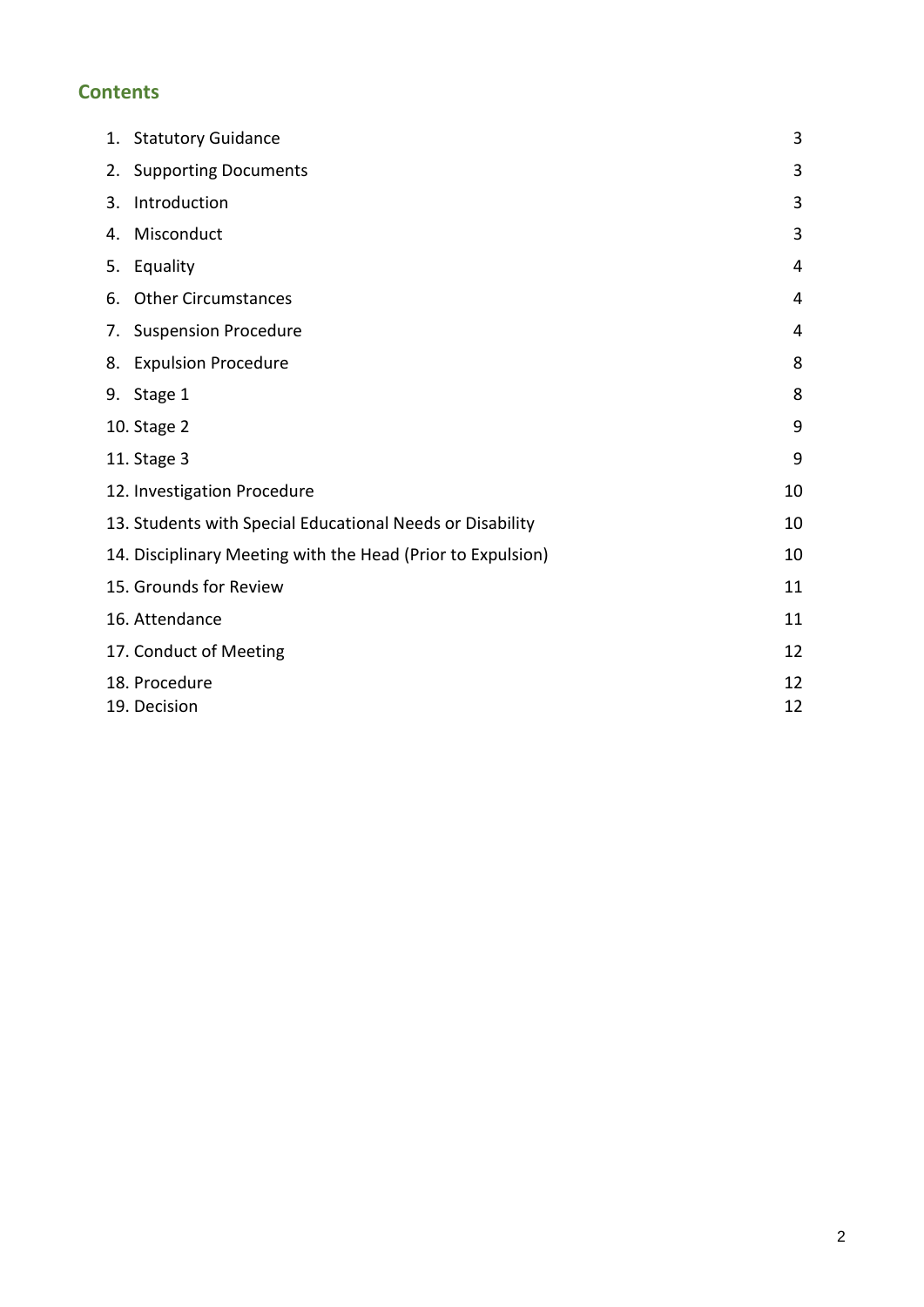# **Statutory Guidance**

This statutory policy has been reviewed in accordance with the following guidance:

The standard about the provision of information by the School is met if the

proprietor ensures that:

(b) the information specified in sub-paragraph (3) is made available to parents of students and parents of prospective students and, on request, to the Chief Inspector, the Secretary of State or an independent inspectorate;

(3) The information specified in this sub-paragraph is:

(a) particulars of the School's policy on and arrangements for admissions, misbehaviour and exclusions;

## **Supporting Documents**

- The following related information is referred to in this policy:
- Behaviour Procedure/code
- Behaviour, Rewards and Sanctions Policy
- School Rules

## **Introduction**

This policy contains guidelines, which will be adapted as necessary, explaining the circumstances under which a Student may be expelled from the Schools, or required to leave permanently for misconduct or other reasons. This policy applies to all Students at the School but does not cover cases when a Student has to leave because of ill-health, non-payment of fees, or withdrawal by their Parents.

## **Misconduct**

The main categories of misconduct which may result in Expulsion or Removal include but are not limited to:

- Supply/possession/use of certain drugs and solvents or their paraphernalia or substances intended to resemble them, or alcohol, tobacco, "legal highs", e-cigarettes, e-sticks or vaping equipment
- Theft, blackmail, physical violence, intimidation, racism or persistent bullying, including cyberbullying
- Misconduct of a sexual nature; supply, possession or distribution of pornography
- Possession or use of unauthorised firearms or other weapons, or any other item which could be used as a weapon (for example, a hand tool)
- Vandalism or computer hacking
- Persistent attitudes or behaviour which are inconsistent with the School's ethos/values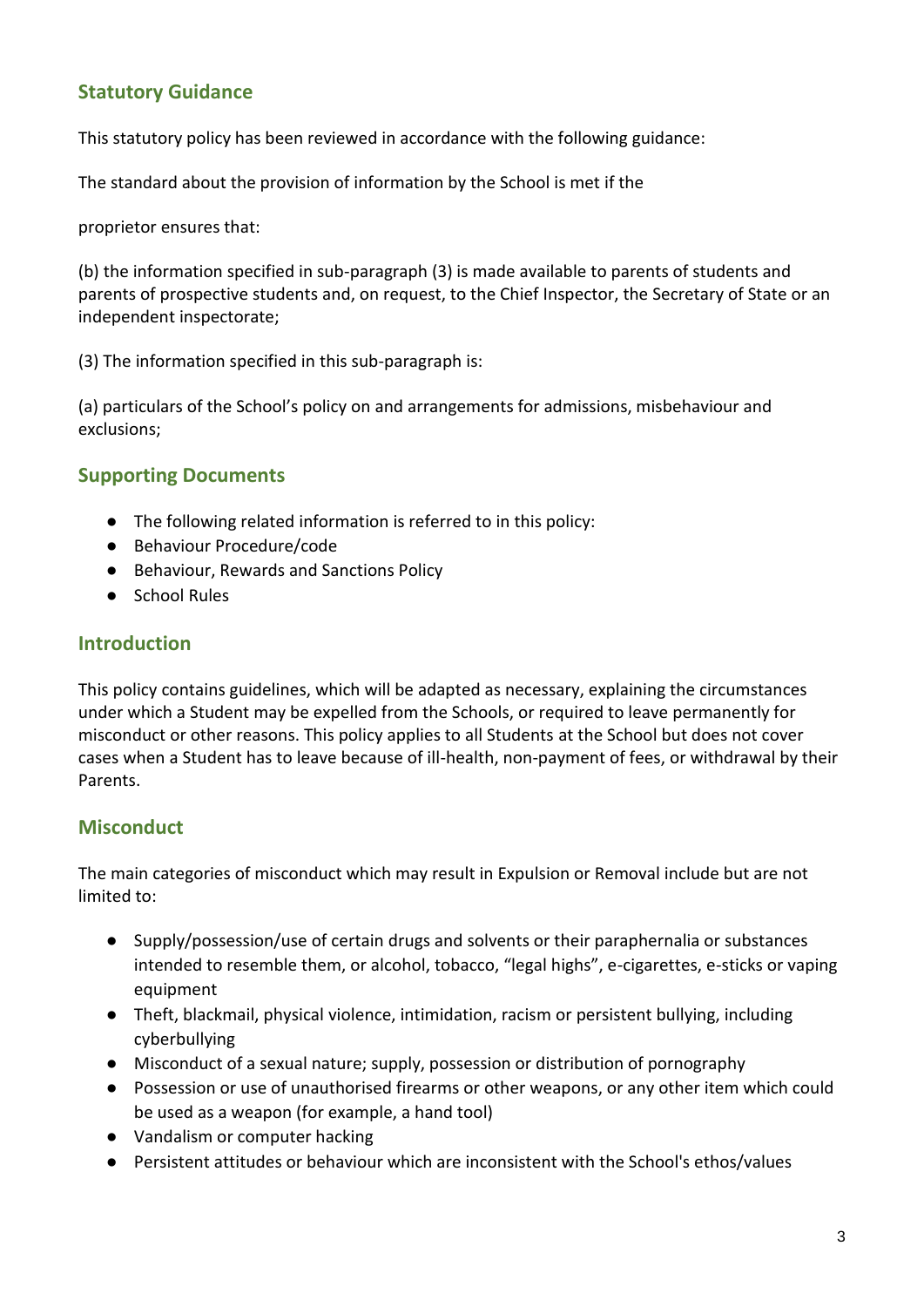● Other serious misconduct which affects the welfare of a member or members of the School community or which brings the School into disrepute (single or repeated episodes) on or off the School premises.

# **Equality**

The School will make reasonable adjustments for managing behaviour which is related to a Student's disability or special educational needs.

Where Expulsion needs to be considered, the School will ensure that a Student with a disability or special educational needs is able to present their case fully where their disability or special educational needs might hinder this.

## **Other Circumstances**

A Student may be required to leave if, after all appropriate consultation, the Head is satisfied that it is not in the best interests of the Student, or of the School, that they remain at the School.

# **Suspension Procedure**

Suspension can follow from a range of offences including any matter pertaining to a breach of the School Rules or Behaviour Code. Repeat offences are particularly likely to be punished with Suspension

Violence of any nature at the Institute of Islamic Education will not be tolerated and will lead to immediate suspension.

Violence is a criminal offence and the victim may contact the police for help and advice.

The investigation will normally be led by the Executive Head, Deputy Head, Head of Boarding or a member of the SLT.

The Student will be interviewed as part of the investigation and asked to provide a written statement of their actions where appropriate. If there are witnesses, they too will be asked to provide a written statement.

Heads of Departments will be asked to provide evidence about the student's character and the record of conduct.

The authority to suspend the Student rests with the Executive Head. The Student's Parents will be contacted prior to a Suspension and in most cases the Parents will be asked to collect their child.

The Parents may appeal against a decision to suspend their child and appeals should be made in writing to the Head. A Suspension is considered to be an opportunity for a Student to reflect on their behaviour. The duration of the suspension will be at the discretion of the Executive Head.

A Student who has been suspended is required to attend a meeting with their Parents and the Head.

This will take place before the Student returns to the School. The case will be documented by a follow up written communication which is placed on the Student's file.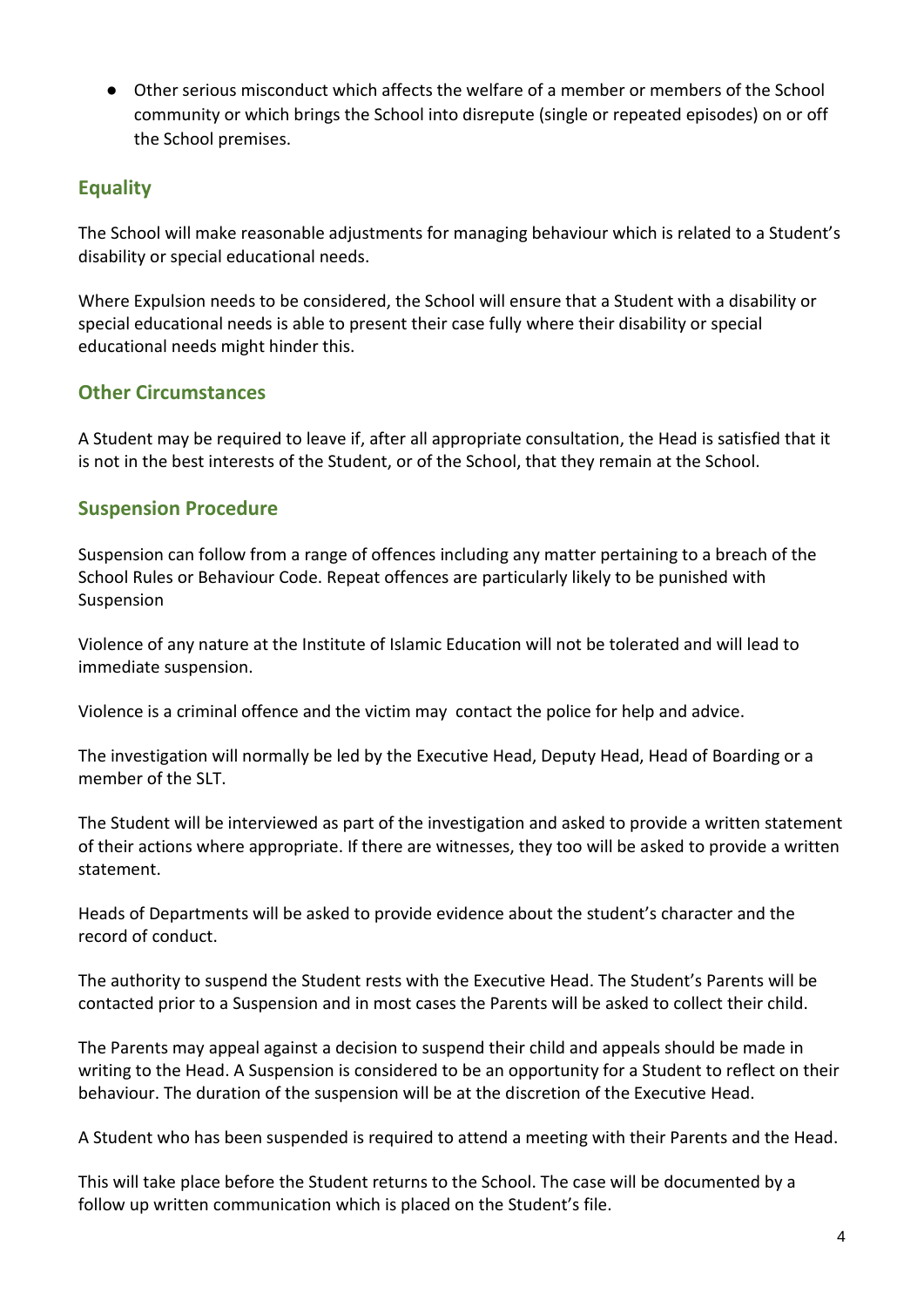When the Student returns to the School from Suspension, they are welcomed back into School life as a full member of the School community and every effort is made to ensure that their return is as smooth as possible.

The authority to expel the Student rests with the Executive Head. Expulsion will only happen after the Expulsion procedure has been carried out.

# **Expulsion Procedure**

The procedure followed by the School in cases where a sanction of Expulsion or required Removal may be imposed by the Head are summarised in the flowchart at Appendix A in this Policy. The three stages of this procedure are as follows:

- **Stage 1** Investigation procedure further details of the procedures to be followed at this stage are set out in Appendix B.
- **Stage 2** Disciplinary meeting with the Head further details of the disciplinary meeting are set out in Appendix C.
- **Stage 3** Governers Review meeting further details of the Governors' Review meeting is set out in Appendix D.

Appendix A – Procedural Flowchart for Expulsion

## **Investigation Procedure**

#### **Complaints**

Investigation of a complaint or rumour about serious misconduct will normally be co-ordinated by one of the Department Heads, as considered appropriate by the Head, and its outcome will be reported to the Head. The Parents will be informed as soon as reasonably practicable if a complaint under investigation is of a nature that could result in the Student being expelled or required to leave.

#### **Suspension**

A Student may be suspended from the School while a complaint is being investigated or while an investigation is suspended (see paragraph 6 below). Should a Suspension continue for more than one School Day, the School will take reasonable steps to put in place arrangements to ensure the Student's continuing education. A member of staff will co-ordinate these arrangements with the Student's Parents. The Parents should note that there may be a delay in providing work whilst teaching staff are given the opportunity to determine what work should be set.

If the Parents are unable to attend the School immediately, the Student will be segregated and given work to do whilst awaiting the Parents' arrival.

#### **Search**

A Student's space and belongings may be searched, and the Student asked to turn out the contents of pockets or a bag, if it is considered there is reasonable cause to do so. Clothing will not be searched until it has been removed from the wearer and care will be taken to ensure reasonable privacy. This policy does not authorise an intimate search or physical compulsion to remove clothing.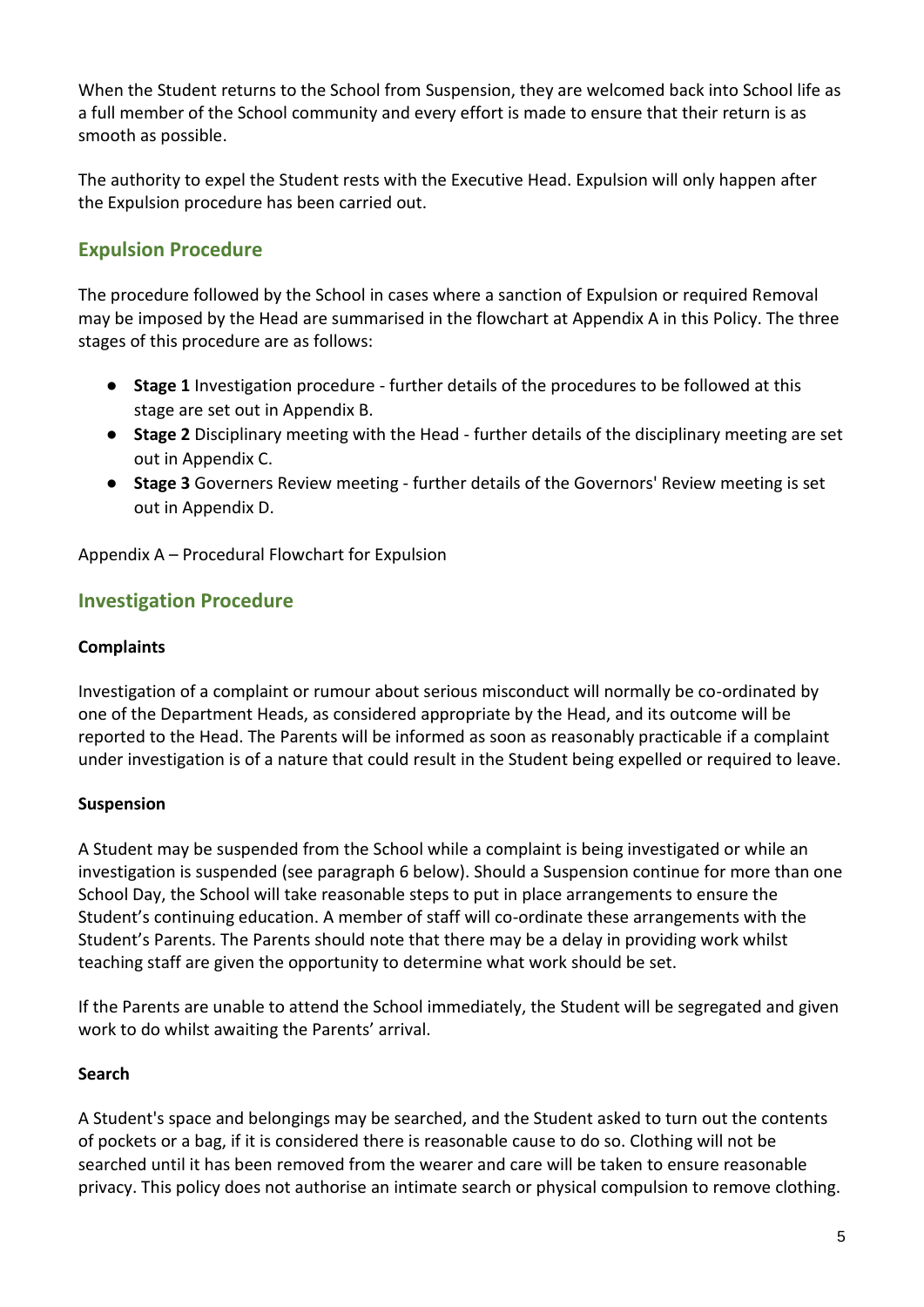A metal detector can be used if there is a strong suspicion of dangerous or harmful prohibited items on the student. Only outer clothing will be searched. If necessary, the police will be called.

See also the School's Behaviour, Rewards and Sanctions Policy for details about the School's power to search.

A search must be conducted by two members of staff with at least one member of staff the same gender as the Student, and the Parents informed, if appropriate, before the search and invited to attend, or if an immediate search is required, the Parents will be informed as soon as is reasonably possible.

## **Interview**

A Student may be interviewed informally by a member of staff to establish whether there are grounds for a formal investigation. If the Student is then interviewed formally about a complaint or rumour, this will always be conducted by two members of staff and following strict guidelines. Minutes of the interview will be recorded in writing by one of the interviewing members of staff.

#### **Ethos**

An investigation and any subsequent meeting will be conducted fairly and in a way which is appropriate to the School, without formal legal procedures. Everything will be done to make sure the Student is comfortable.

#### **Suspension of an Investigation**

It may be necessary to suspend an investigation, for example, where external agencies such as the police or social services are involved and have advised that this is necessary. A decision to suspend an investigation will take into account advice from an appropriate external agency and will be subject to periodic review.

# **Students with Special Educational Needs or Disability**

The School will ensure that the needs of a Student with special educational needs or a disability are fully met to the best of the School's ability during the investigation process.

# **Disciplinary Meeting with the Head (Prior to Expulsion)**

#### **Preparation**

The Chair of Governors will be informed of the meeting. Documents available at the disciplinary meeting with the Head will include:

- A statement setting out the points of complaint against the Student
- Written statements and notes of the evidence supporting the complaint, and any relevant correspondence
- The investigation report prepared by the appointed deputy
- The Student's School file and (if separate) conduct record
- The relevant School policies and procedures.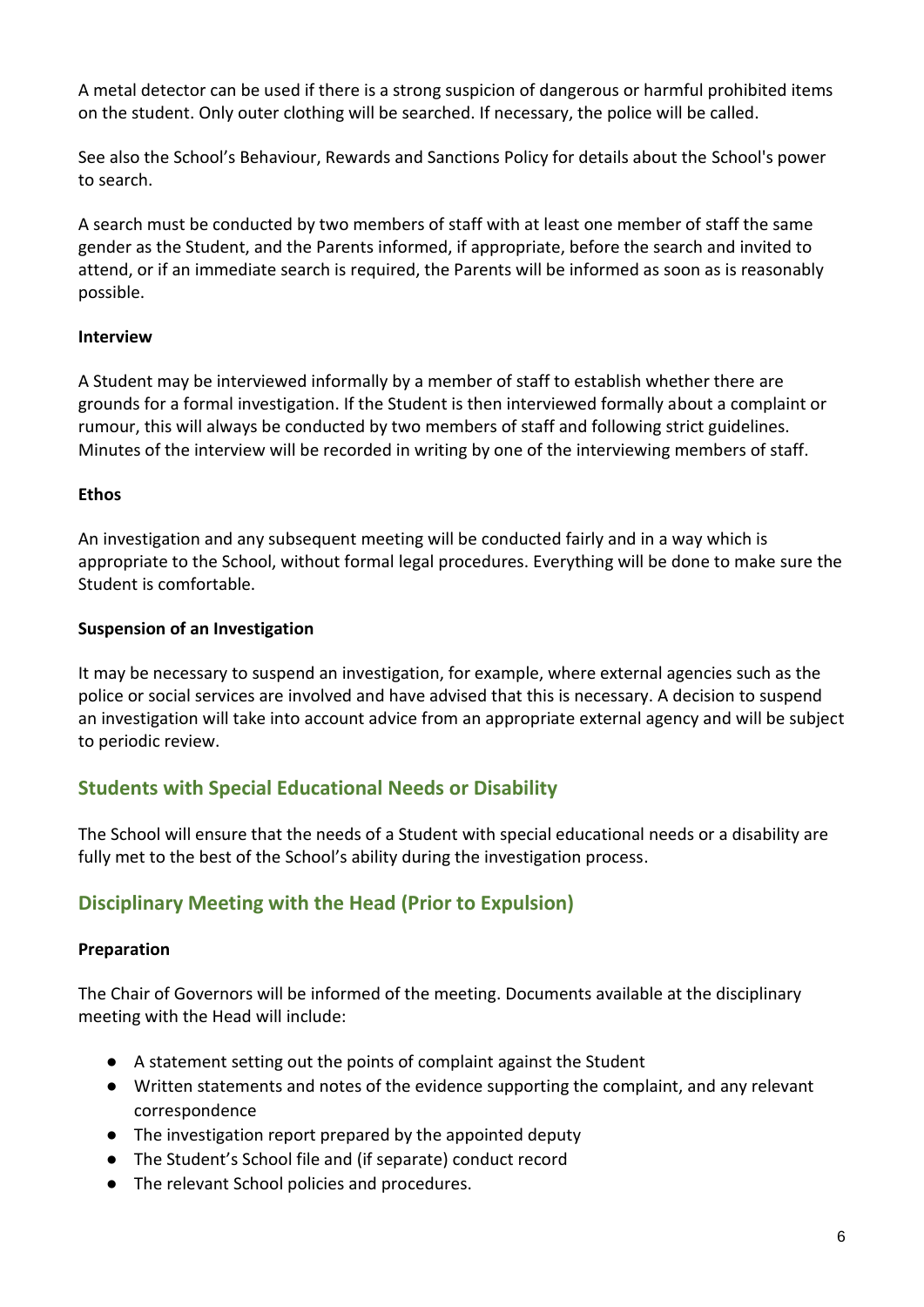### **Attendance**

The Student and their Parents will be asked to attend the disciplinary meeting with the Head at which the designated person will explain the circumstances of the complaint and their investigation.

The Student will also be accompanied by their tutor. The Student and their Parents will have an opportunity to state their side of the case. Members of staff will be on hand to join the meeting if needed, and their statements will be disclosed but, in most cases, the anonymity of any other Student involved will be preserved.

If the Parents or the Student have any special needs or disability which call for additional facilities or adjustments (e.g. parking or the provision of documents in large print or other accessible format) those requirements should be made known to the School so that appropriate arrangements can be made.

If the Parents are unable to attend because of, for example, travel and working commitments, the School will make reasonable alternative arrangements to ensure the Parents can be involved with the disciplinary process and their child's education.

#### **Proceedings**

There are potentially three distinct stages of a disciplinary meeting:

#### a) The Complaints

The Head will consider the complaint/s and the evidence, including statements made by and/or on behalf of the Student. Unless the Head considers that further investigation is needed, they will decide whether the complaint has been sufficiently proved. The standard of proof shall normally be the civil standard, i.e. the balance of probabilities. Appropriate reliance may be placed on hearsay evidence, but the Head will not normally refer to the Student's disciplinary record at this stage.

#### b) The Sanction

If the complaint has been proved, the Head will outline the range of disciplinary sanctions which they consider are open to them. The Head will take into account any further statement which the Student and/or others present on their behalf wish to make. The Student's disciplinary record will be taken into account. Then, or at some later time, normally within one School Day, the Head will give their decision, with reasons.

#### c) Leaving Status

If the Head decides that the Student must leave the School, they will consult with the Parents before deciding on the Student's leaving status.

#### **Delayed Effect**

A decision to expel or remove a Student shall take effect seven School Days after the decision was first communicated to the Parents. Until then, the Student shall remain suspended and away from School premises. If within seven School Days the Parents have made a written application for a Review by the Governors, the Student shall remain suspended until the Review has taken place.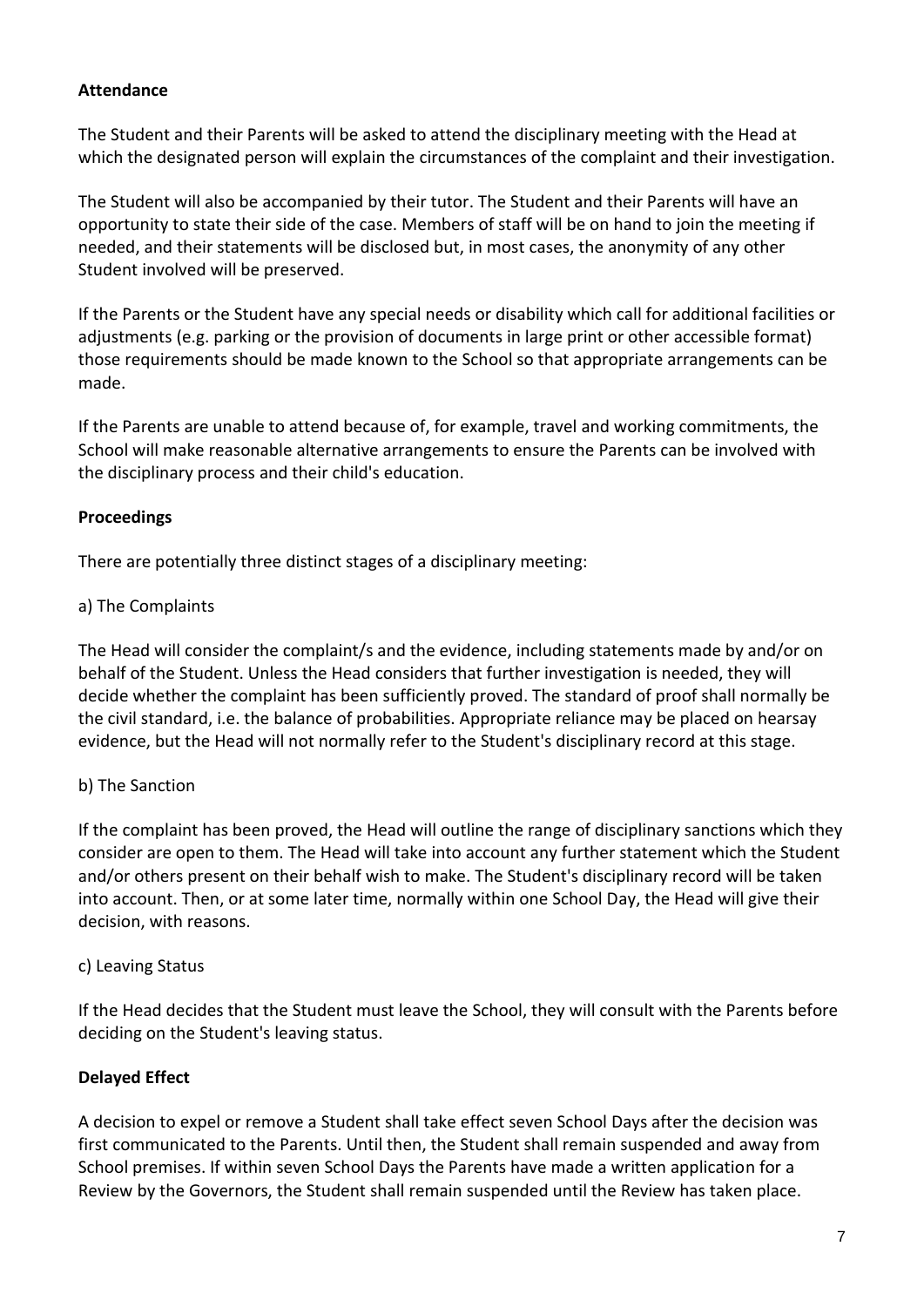#### **Leaving Status**

a) Explanation

If a Student is expelled or required to leave, their leaving status will be one of the following:

- 1. Expelled
- 2. Removed
- 3. Withdrawn.

#### b) Detail

Additional points of leaving status include:

- The form of letter which will be written to the Parents and the form of announcement in the School the Student has left
- The form of reference which will be supplied for the Student
- The entry which will be made on the School record and the Student's status as a leaver
- Arrangements for transfer of any course and project work to the Student, their Parents or another school
- Whether (if relevant) the Student will be permitted to return to the School premises to sit public examinations
- Whether (if relevant) the School can offer assistance in finding an alternative placement for the Student
- Whether the Student will be entitled to leavers' privileges
- Whether the Student will be eligible for membership of the alumni
- The conditions under which the Student may re-enter the School premises in the future
- Financial aspects: payment of any outstanding fees and extras; whether the deposit will be returned or credited; refund of prepaid fees.

Governors' Review

#### **Request for Review**

A Student or their Parents may request a Governors' Review of the Head's decision to expel or require a Student to leave, or where a decision has been made to suspend a Student for 11 School Days or more, or where Suspension would prevent the Student from taking a public examination. The application must be made in writing and received by the Clerk to the Governors within seven School Days of the Head's decision being notified to the Parents, or longer by agreement. If the Parents or the Student have any special needs or disabilities which call for additional facilities or adjustments, these should be made known to the Clerk so that appropriate arrangements can be made.

## **Grounds for Review**

In their application the Parents must state the grounds on which they are asking for a Review and the outcome which they seek. For the avoidance of doubt, a mere disagreement with the decision of the Head will not of itself be grounds sufficient for a Governors' Review.

3. Review Panel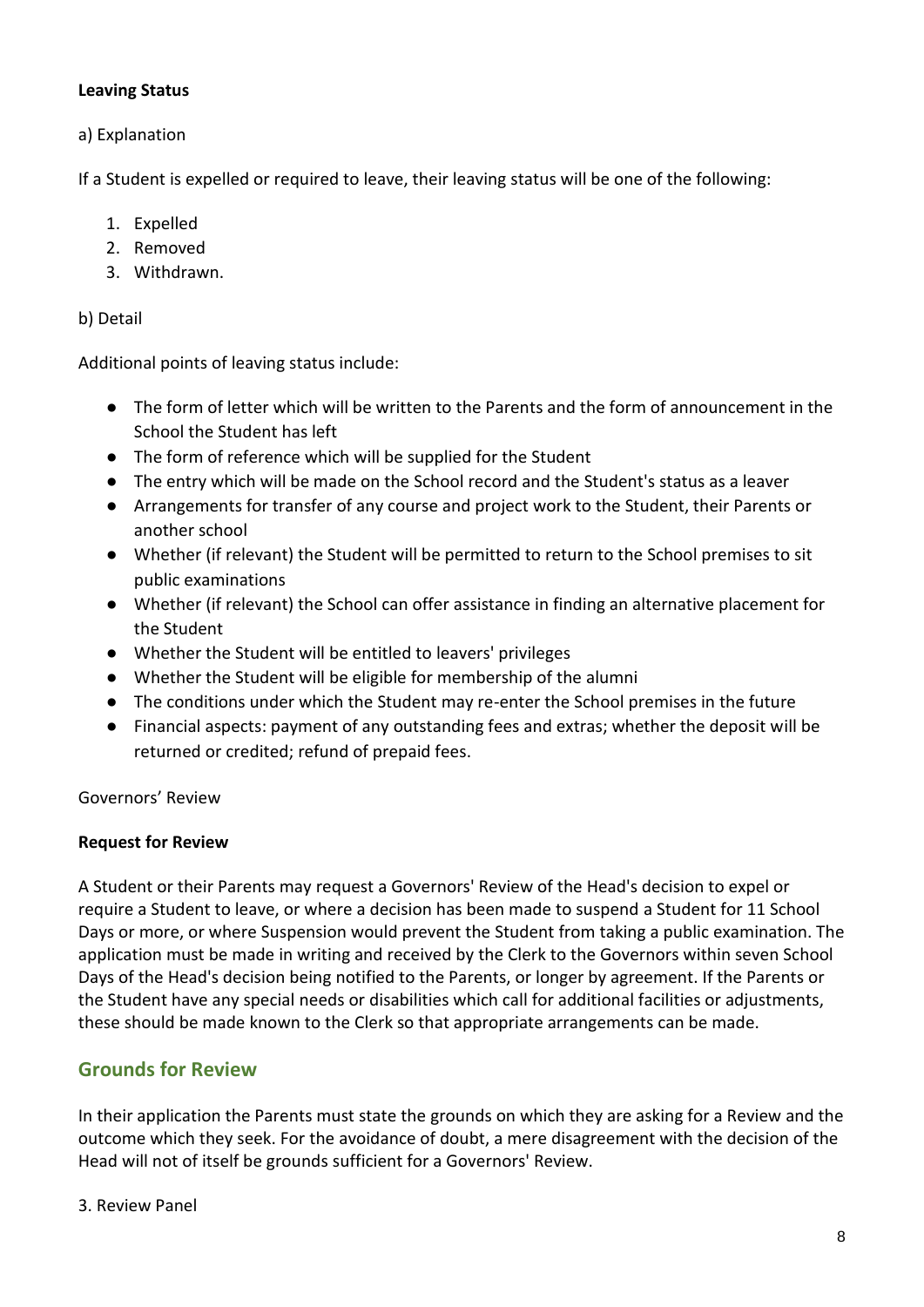The Review will be undertaken by a three-member sub-committee of the Board of Governors. The Panel members will have no detailed previous knowledge of the case or of the Student or Parents and will not normally include the Chair of Governors. Selection of the Review Panel will be made by the Clerk to the Governors.

Parents will be notified in advance of the names of the Panel members. Fair consideration will be given to any bona fide objection to a particular member of the Panel. If appropriate, the Panel may include an independent member who is not concerned with the management or running of the School.

## 4. Role of the Panel

The role of the Panel is to consider the documentation provided by the parties and representations made and to decide whether to uphold the Head's decision or refer the decision back to them with recommendations so that they may consider the matter further.

#### 5. Review Meeting

The meeting will take place at the School premises, normally within ten School Days after the Parents' application has been received. A Review will not normally take place during the School holidays. The Parents and the Head will be asked to submit any documents they wish to refer to at the meeting and a single bundle will be circulated at least three School Days before the meeting. A Review meeting is a private procedure and all those who are concerned in it are required to keep its proceedings confidential, subject to law.

## **Attendance**

Those present at the Review meeting will normally be:

- Members of the Review Panel and the Clerk to the Governors or their deputy
- The Head and any relevant member of staff whom the Student or their Parents have asked should attend and whom the Head considers should attend in order to secure a fair outcome
- The Student together with their Parents and, if they wish, a member of the School staff who is willing to speak on the Student's behalf. The Parents may be accompanied by a friend or relative. The meeting is not a legal proceeding and so legal representation is not necessary.

The Clerk to the Governors must be given seven School Days' notice if the friend or relative is legally qualified.

# **Conduct of Meeting**

The meeting will be chaired by one member of the Review Panel and will be conducted in a suitable room and in an informal manner. All statements made at the meeting will be unsworn. The Clerk will be asked to keep minutes of the main points which arise at the meeting. All those present will be entitled, should they wish, to write their own notes. The meeting will be directed by the Chair who will conduct it so as to ensure that all those present have a reasonable opportunity to ask questions and make comments. Everyone is expected to show courtesy, restraint and good manners. The Chair may at their discretion adjourn or terminate the meeting. If the meeting is terminated, the original decision will stand.